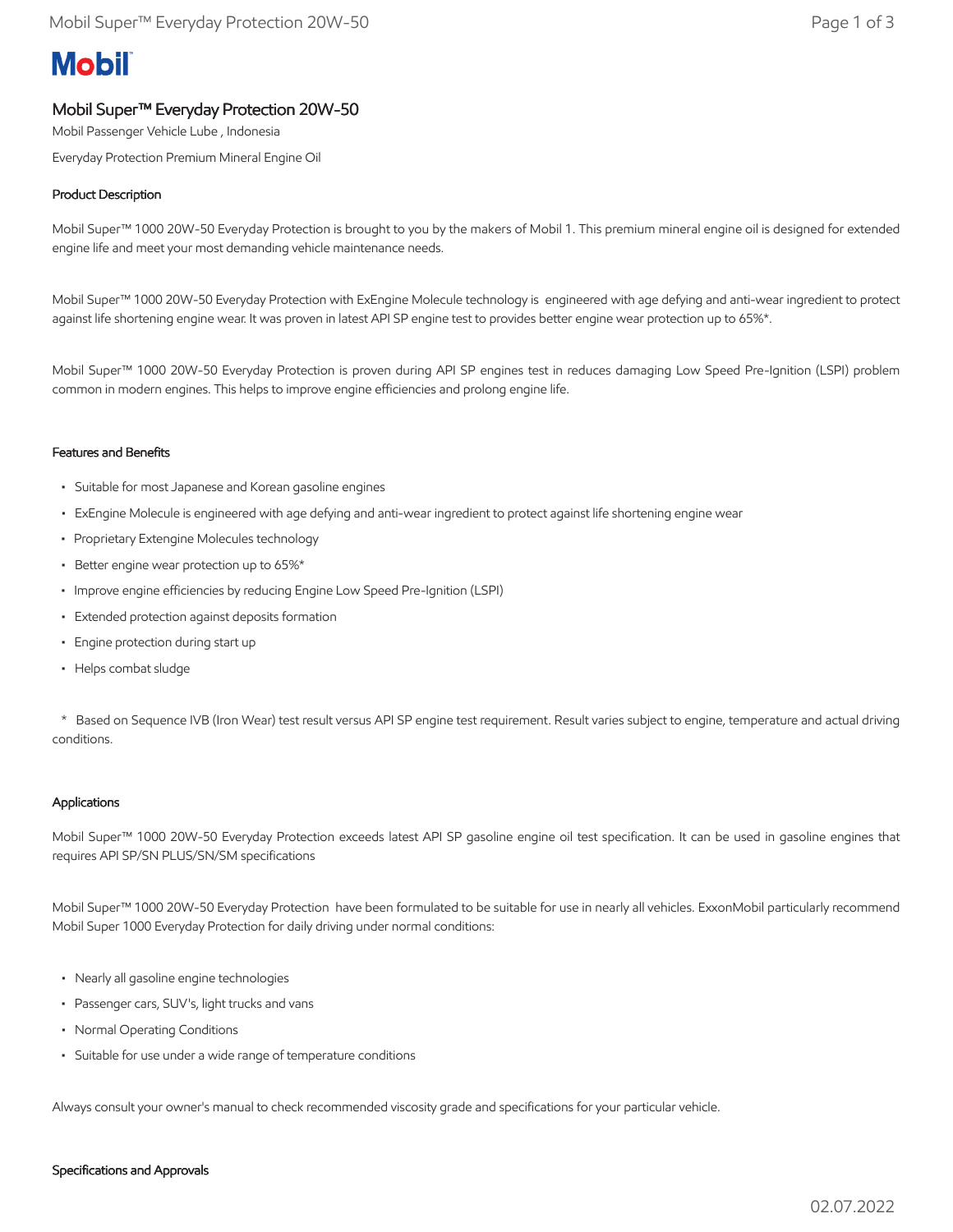| This product meets or exceeds the requirements of: |
|----------------------------------------------------|
| API SL                                             |
| API SM                                             |
| API SN                                             |
| API SN PLUS                                        |
| API SP                                             |

#### Properties and Specifications

| Property                                                              |            |
|-----------------------------------------------------------------------|------------|
| Grade                                                                 | SAE 20W-50 |
| Pour Point, °C, ASTM D97                                              | $-27$      |
| Flash Point, Cleveland Open Cup, °C, ASTM D92                         | 239        |
| Ash, Sulfated, mass%, ASTM D874                                       | 0.8        |
| Viscosity Index, ASTM D2270                                           | 128        |
| Total Base Number, mgKOH/g, ASTM D2896                                | 7.5        |
| Density @ 15.6 C, g/ml, ASTM D4052                                    | 0.882      |
| Kinematic Viscosity @ 100 C, mm2/s, ASTM D445                         | 17         |
| Kinematic Viscosity @ 40 C, mm2/s, ASTM D445                          | 147        |
| Hi-Temp Hi-Shear Viscosity @ 150 C 1x10(6) sec(-1), mPa.s, ASTM D4683 | 2.5        |
| Mini-Rotary Viscometer, Apparent Viscosity, -20 C, mPa.s, ASTM D4684  | 14900      |

#### Health and safety

Health and Safety recommendations for this product can be found on the Material Safety Data Sheet (MSDS) @ [http://www.msds.exxonmobil.com/psims](http://www.msds.exxonmobil.com/psims/psims.aspx) /psims.aspx

All trademarks used herein are trademarks or registered trademarks of Exxon Mobil Corporation or one of its subsidiaries unless indicated otherwise.

07-2021 ExxonMobil Asia Pacific Pte Ltd Jakarta Representative Office Wisma GKBI 27th Floor Jl. Jenderal Sudirman No. 28 Jakarta 10210 Indonesia

+62 21 574 0707 [http://www.exxonmobil.com](http://www.exxonmobil.com/)

Typical Properties are typical of those obtained with normal production tolerance and do not constitute a specification. Variations that do not affect product performance are to be expected during normal manufacture and at different blending locations. The information contained herein is subject to